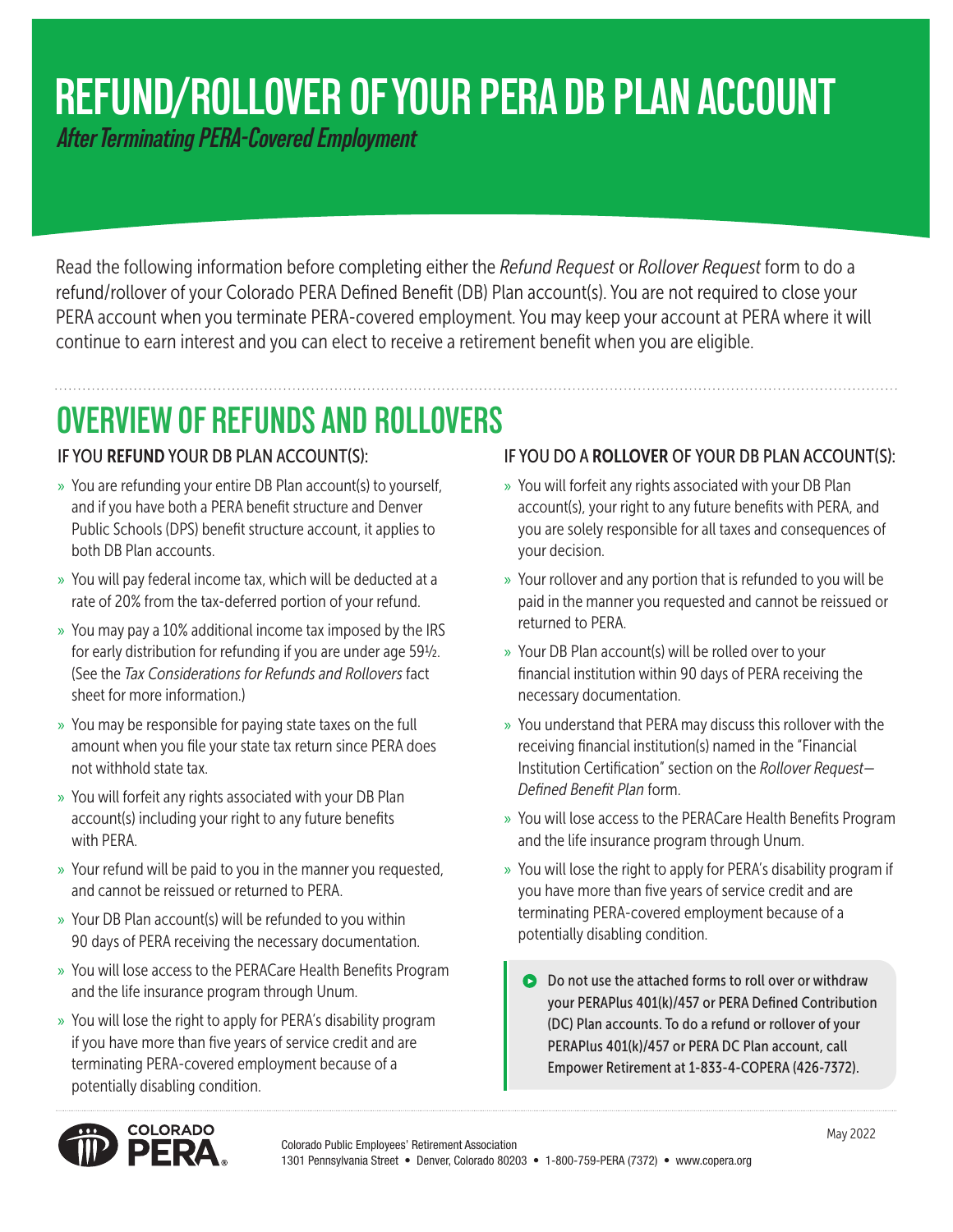## *REFUND REQUEST* **FORM CHECKLIST**

If you elect to refund your DB Plan account(s), you are refunding your entire DB Plan account(s) to yourself, and if you have both a PERA benefit structure and Denver Public Schools (DPS) benefit structure account, it applies to both DB Plan accounts.

If you are electing a rollover of your account, do NOT complete this form. Go to page 6 for instructions on completing the *Rollover Request* form that begins on page 7.

#### BEFORE COMPLETING YOUR *REFUND REQUES*T FORM

- Read all of the information on the previous page AND the *Tax Considerations for Refunds and Rollovers* fact sheet so you understand that refunding your account is irrevocable and eliminates credit you earned for your years of service in the PERA DB Plan.
- Be aware that completing the *Refund* form only applies to your DB Plan account and not your PERAPlus 401(k)/457 or DC Plan account(s).

### BEFORE SENDING YOUR COMPLETED *REFUND REQUEST* FORM

- $\Box$  Complete all of the "Member Information" section.
- $\Box$  Ensure your name is the same as it appears on your Social Security card.
- $\Box$  Sign your form.
- $\Box$  Have a notary public sign and stamp the "Notary Public" section of your form.
- $\Box$  Complete the banking information in the "Direct Deposit Authorization" section if you are requesting direct deposit for payment.
- Complete the *Social Security Card Submission* form on page 11 if you worked for a PERA employer for less than 18 months.

### PROCESSING TIME

- » Your refund request will be issued within 90 days of receiving all completed paperwork.
- » Incomplete forms will require PERA to request additional information and your refund may be delayed.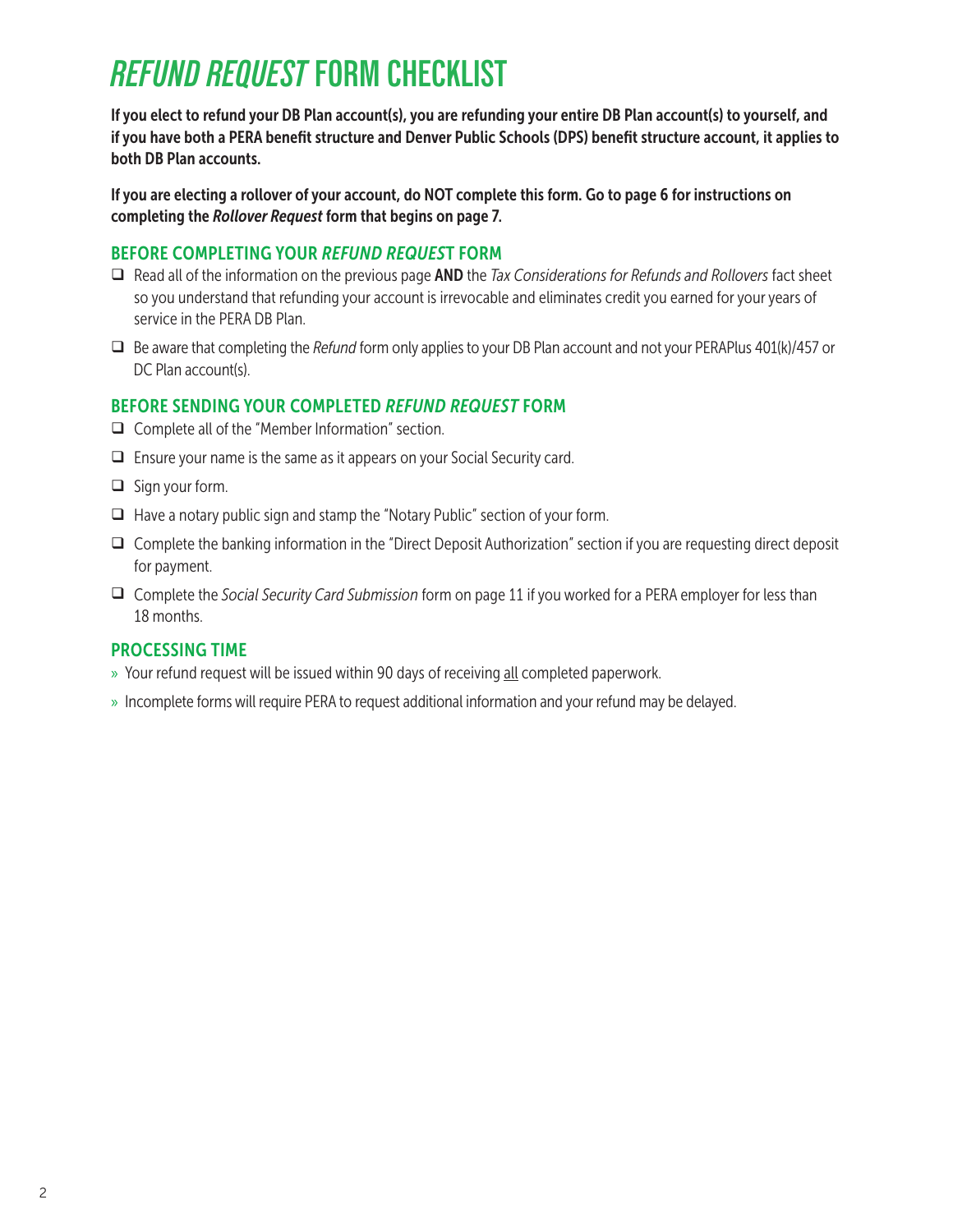| COLORADO<br><b>ID PERA.</b> | <b>Refund Request-Defined Benefit Plan</b><br>Colorado Public Employees' Retirement Association<br>PO Box 5800, Denver, Colorado 80217-5800<br>1-800-759-PERA (7372) • www.copera.org | ж, |
|-----------------------------|---------------------------------------------------------------------------------------------------------------------------------------------------------------------------------------|----|
| <b>Member SSN</b>           |                                                                                                                                                                                       |    |

#### This form is only to REFUND your PERA Defined Benefit (DB) Plan account(s). If you want to roll over your account(s), use the *Rollover Request* form

on page 7. Do not use this form for your PERAPlus 401(k) or 457 Plan account(s). Refunding your account is irrevocable and eliminates credit for your years of service in the pension plan. See information about completing this form on page 2.

If you want to withdraw your PERAPlus 401(k)/457 Plan accounts or PERA Defined Contribution Plan account, call Empower at 1-833-4-COPERA (1-833-426-7372).

|                                                                   |                                                                                  | MI                                                                                                                                                                                                                                                                                                                                 |
|-------------------------------------------------------------------|----------------------------------------------------------------------------------|------------------------------------------------------------------------------------------------------------------------------------------------------------------------------------------------------------------------------------------------------------------------------------------------------------------------------------|
|                                                                   |                                                                                  | State<br>ZIP Code                                                                                                                                                                                                                                                                                                                  |
|                                                                   |                                                                                  |                                                                                                                                                                                                                                                                                                                                    |
|                                                                   |                                                                                  |                                                                                                                                                                                                                                                                                                                                    |
|                                                                   |                                                                                  |                                                                                                                                                                                                                                                                                                                                    |
|                                                                   |                                                                                  |                                                                                                                                                                                                                                                                                                                                    |
|                                                                   |                                                                                  |                                                                                                                                                                                                                                                                                                                                    |
| Have a notary public complete the certification below (required). |                                                                                  |                                                                                                                                                                                                                                                                                                                                    |
|                                                                   |                                                                                  |                                                                                                                                                                                                                                                                                                                                    |
|                                                                   |                                                                                  |                                                                                                                                                                                                                                                                                                                                    |
|                                                                   |                                                                                  |                                                                                                                                                                                                                                                                                                                                    |
|                                                                   |                                                                                  |                                                                                                                                                                                                                                                                                                                                    |
|                                                                   | Witness my official hand and seal. Commission expires: _________________________ |                                                                                                                                                                                                                                                                                                                                    |
|                                                                   |                                                                                  | First<br>City<br>I have read all of the enclosed information and I understand all the rights I am forfeiting by refunding my PERA DB Plan<br>account(s) and that I am solely responsible for all taxes and consequences of my decision. (See the Tax Considerations for<br>Refunds and Rollovers fact sheet for more information.) |

*Form continued on reverse* Submit original form to PERA

 $\overline{\phantom{0}}$ 

Į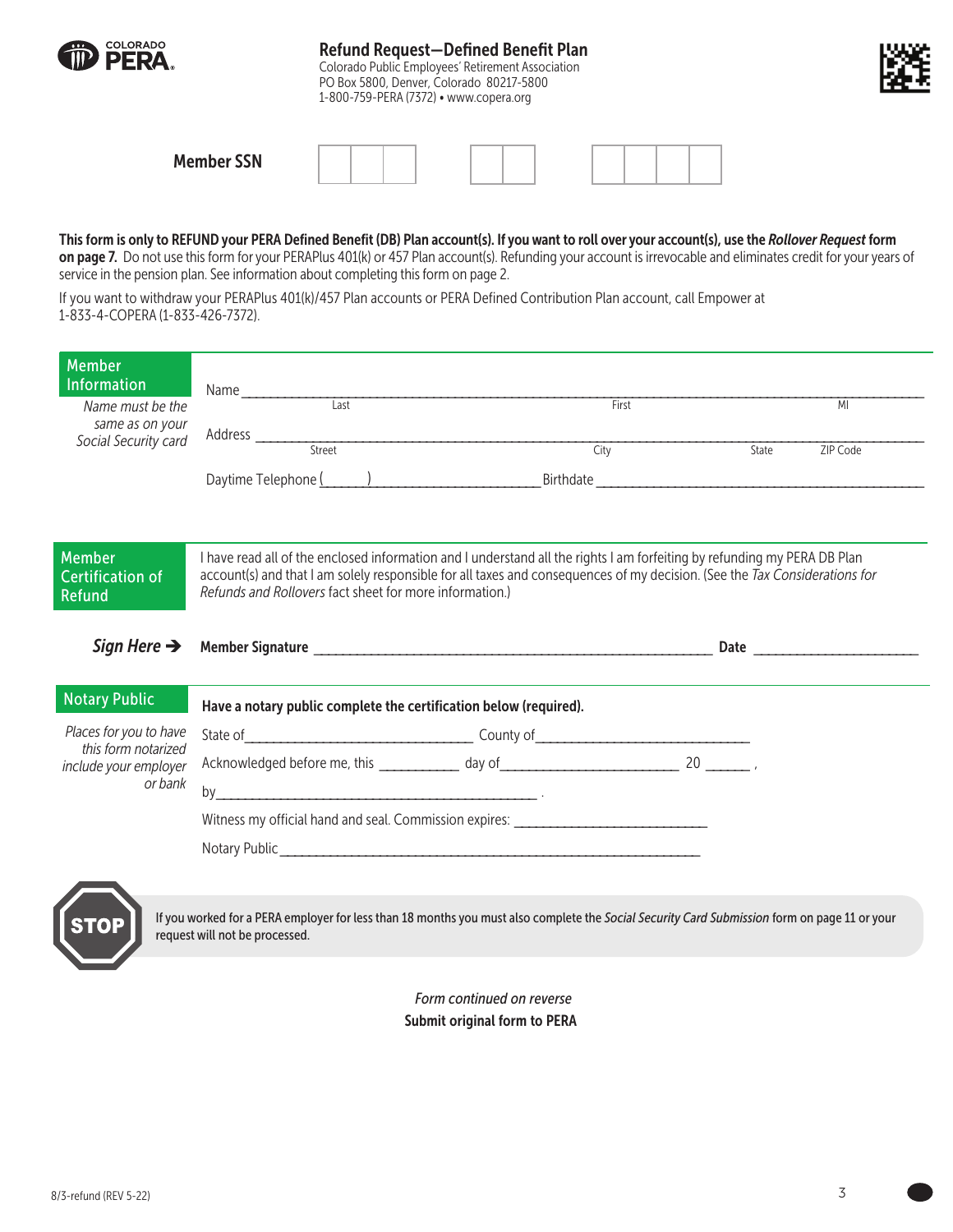

Colorado Public Employees' Retirement Association PO Box 5800, Denver, Colorado 80217-5800 1-800-759-PERA (7372) • www.copera.org

| <b>Name</b>                                                 | <b>SSN</b>                                                                                                                                                                                                                                                                                                                                                                                                                                                                                                                                                                                                                                                 |
|-------------------------------------------------------------|------------------------------------------------------------------------------------------------------------------------------------------------------------------------------------------------------------------------------------------------------------------------------------------------------------------------------------------------------------------------------------------------------------------------------------------------------------------------------------------------------------------------------------------------------------------------------------------------------------------------------------------------------------|
| <b>Direct Deposit</b><br><b>Authorization</b><br>(OPTIONAL) | You may request to receive your refund via direct deposit by completing this optional section in full.<br>If you do not complete this section fully, your refund check(s) will be mailed to the address you listed on the<br>front of this form.                                                                                                                                                                                                                                                                                                                                                                                                           |
| <b>Option A</b>                                             | I understand that PERA will make deposits to a personal checking or savings account on which I am the account holder, but<br>not to a trust, managed fund, brokerage account, foreign institution, or any institution that is not part of the Federal Reserve.<br>If PERA determines that this account is invalid due to the account holder or account type, I understand PERA must cancel the<br>deposit and will mail me a check.<br>Choose only ONE option (Option A or B) to submit your banking account information.<br>Please use tape (do not staple or glue) to attach a check here that contains your preprinted name and address. Write the word |
| Attach VOIDED<br>pre-printed<br>personal check              | "VOID" across the check in large letters. DO NOT USE A DEPOSIT SLIP OR TEMPORARY CHECK.<br>1025<br>John and Jane Smith<br>1234 Main St.<br>Denver, CO 80203<br>DATE<br>PAY TO THE<br>\$<br>ORDER OF.<br>Security Feature<br>Included.<br>Details on Back<br>Ħ<br><b>DOLLARS</b><br><b>MEMO</b>                                                                                                                                                                                                                                                                                                                                                             |

#### Do NOT complete Option B if you have completed Option A above. *Option B*

 $\cdot$ :000000000:  $\cdot$ :000000000000:

*Handwrite your bank account information*

| Complete the following banking information for the account to which you would like your refund deposited: |                                     |                   |
|-----------------------------------------------------------------------------------------------------------|-------------------------------------|-------------------|
|                                                                                                           |                                     |                   |
|                                                                                                           |                                     |                   |
| Financial Institution Address <u>Street</u>                                                               | City                                | State<br>ZIP Code |
|                                                                                                           |                                     |                   |
| REQUIRED: You must check one box to indicate account is a Checking Account or a Savings Account:          |                                     |                   |
| $\Box$ Checking Account $\Box$ Savings Account                                                            |                                     |                   |
| Routing Number<br>$\frac{1}{(9 \text{ numbers})}$                                                         |                                     |                   |
| والمواقع المواطن المسافي المواقع المسافي المسافي<br>Account Number<br>(maximum 17 numbers)                |                                     |                   |
| וסססססססם:ו, וסססססססם:ו                                                                                  | 10 2 5.                             |                   |
| <b>Bank Routing Number</b><br><b>Bank Account Number</b>                                                  | <b>Check Number</b><br>(Do not use) |                   |
|                                                                                                           |                                     |                   |

**TO 52**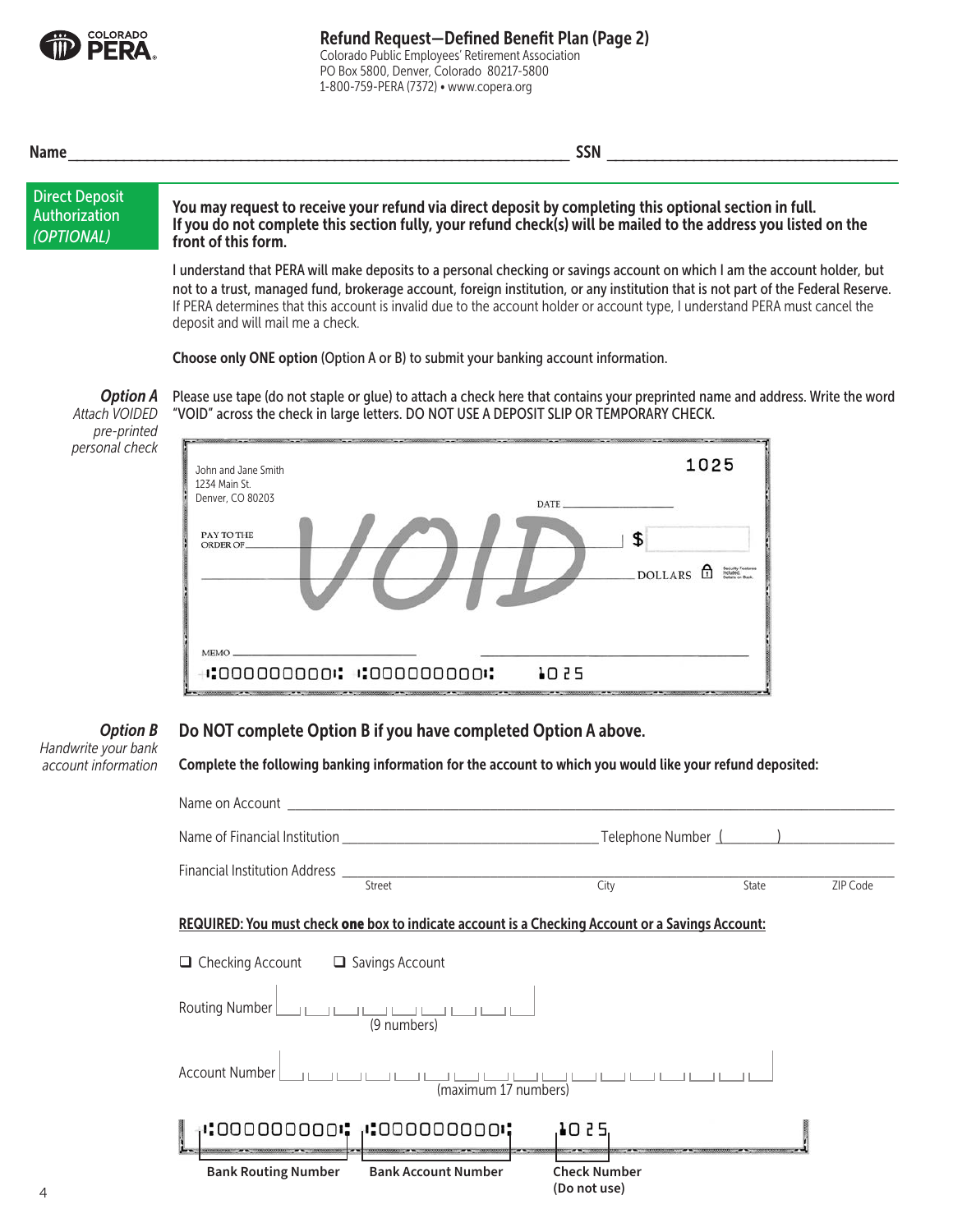# *ROLLOVER REQUEST—DEFINED BENEFIT PLAN* **FORM**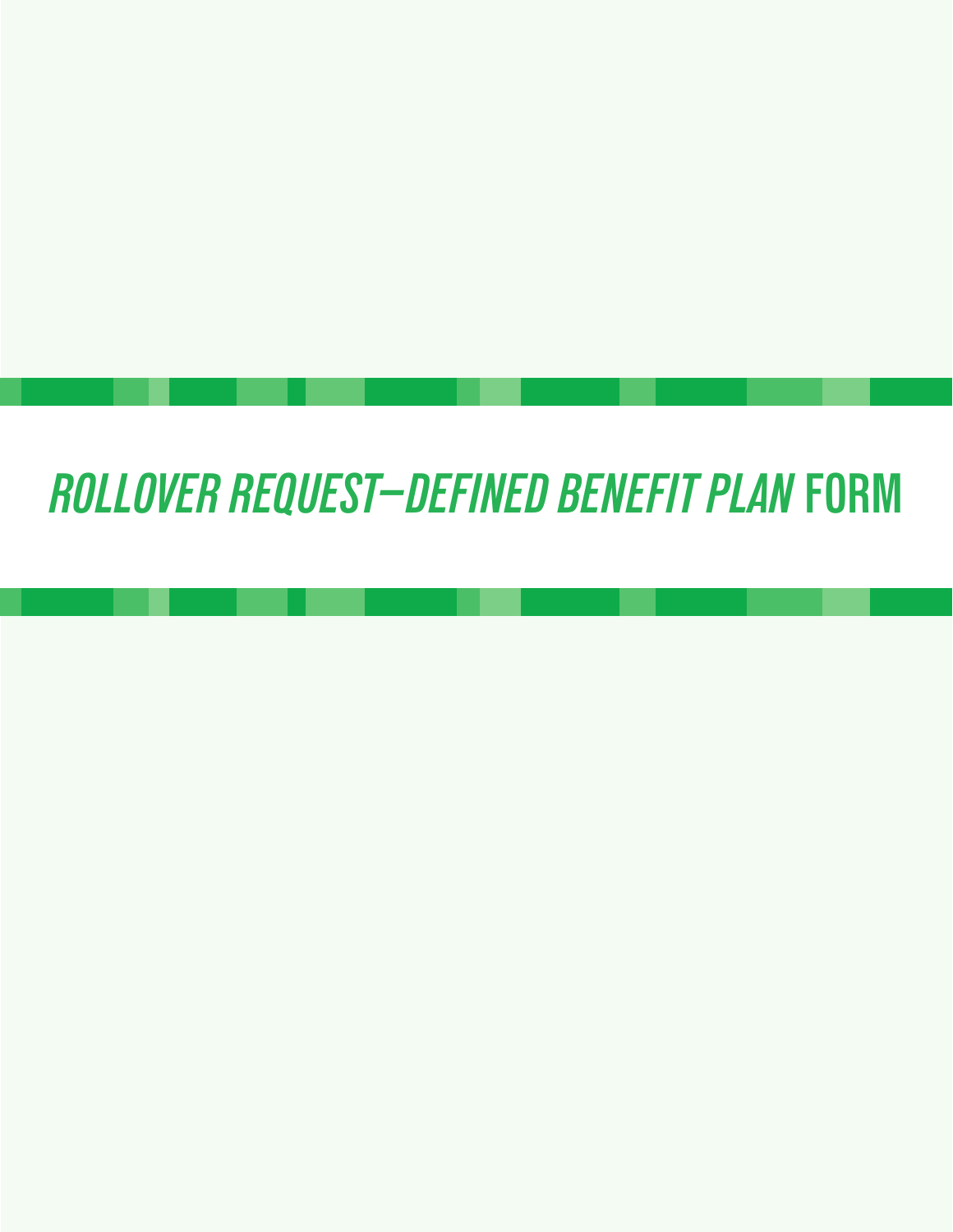## *ROLLOVER REQUEST* **FORM CHECKLIST**

If you elect to do a rollover of your DB Plan account(s), you are refunding your entire DB Plan account(s) to yourself, and if you have both a PERA benefit structure and Denver Public Schools (DPS) benefit structure account, it applies to both DB Plan accounts. You will also forfeit any rights associated with your DB Plan account(s), your right to any future benefits with PERA, and you are solely responsible for all taxes and consequences of your decision.

If you are electing a refund of your account, do NOT complete this form. Go to page 2 for instructions on completing the *Refund Request* form that begins on page 3.

### BEFORE COMPLETING YOUR *ROLLOVER REQUEST* FORM

- Read all of the information on page 1 AND the *Tax Considerations for Refunds and Rollovers* fact sheet so you understand that rolling over your account is irrevocable and eliminates credit you earned for your years of service in the PERA DB Plan.
- Be aware that completing the *Rollover* form only applies to your DB Plan account(s) and not your PERAPlus 401(k)/457 or DC Plan account(s).

### BEFORE SENDING YOUR COMPLETED *ROLLOVER REQUEST* FORM

- $\Box$  Complete all of the "Member Information" section.
- $\Box$  Ensure your name is the same as it appears on your Social Security card.
- $\Box$  Provide the rollover percentage or fixed dollar amount.
- $\Box$  Select an eligible plan for the tax-deferred portion to be rolled into.
- $\Box$  Ensure that an authorized representative from your financial institution completes and signs the "Financial" Institution Certification" section.
- $\Box$  Sign your form.
- $\Box$  Have a notary public sign and stamp the "Notary Public" section of your form.
- Complete the *Social Security Card Submission* form on page 11 if you worked for a PERA employer for less than 18 months.

### PROCESSING TIME

- » Your rollover request will be issued within 90 days of receiving all completed paperwork.
- » Incomplete forms will require PERA to request additional information and your refund and/or rollover may be delayed.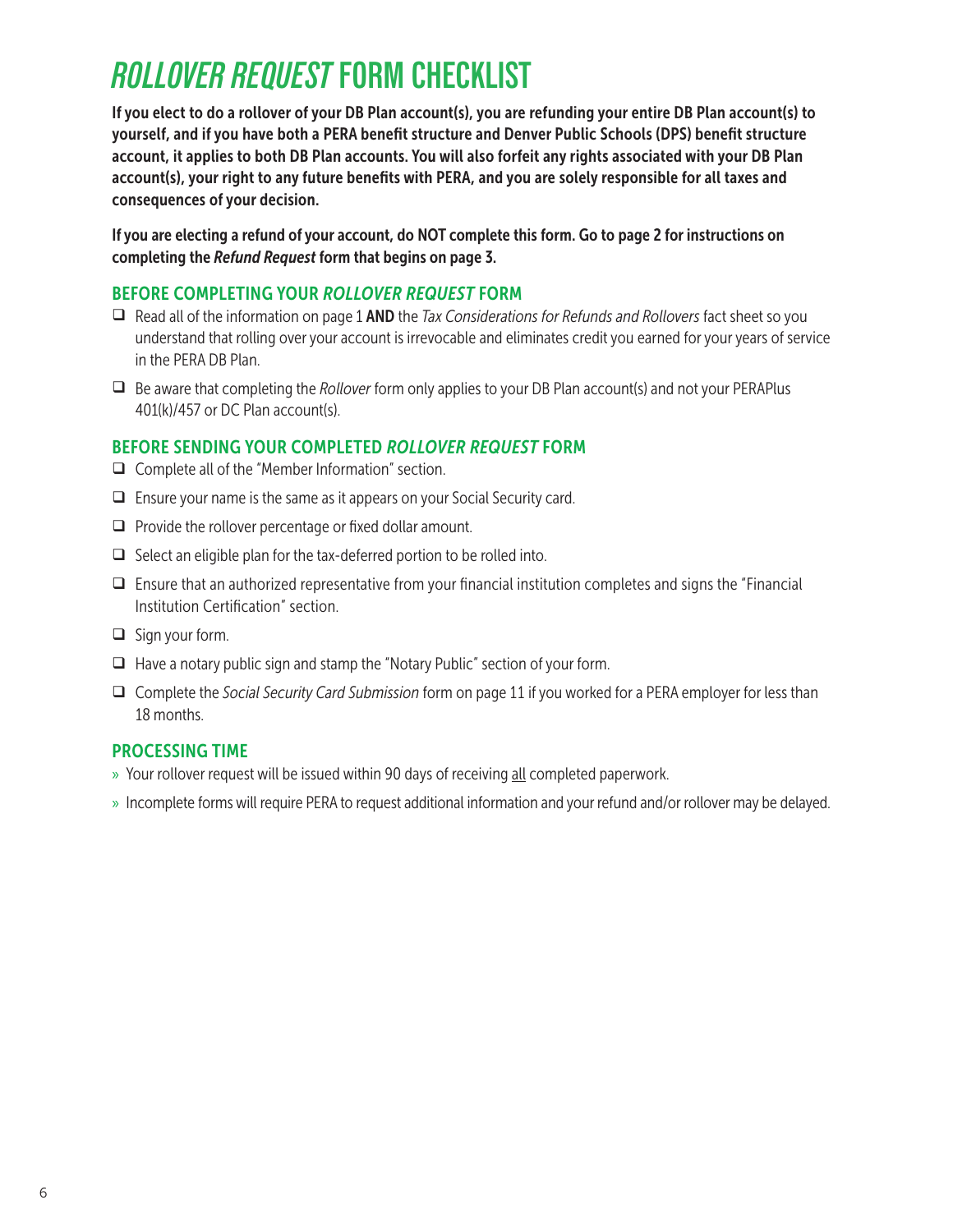

### Rollover Request—Defined Benefit Plan

Colorado Public Employees' Retirement Association PO Box 5800, Denver, Colorado 80217-5800 1-800-759-PERA (7372) • www.copera.org



| <b>Member SSN</b> |  |  |  |  |  |  |
|-------------------|--|--|--|--|--|--|
|-------------------|--|--|--|--|--|--|

#### This form is only to do a ROLLOVER of your PERA Defined Benefit (DB) Plan account(s). If you want to refund your account(s), use the *Refund Request*

form on page 3. Do not use this form for your PERAPlus 401(k) or 457 Plan account(s). Rolling over your account is irrevocable and eliminates credit for your years of service in the pension plan. See information about completing this form on page 6.

If you want to do a rollover of your PERAPlus 401(k)/457 Plan accounts or PERA Defined Contribution Plan account, call Empower at 1-833-4-COPERA (1-833-426-7372).

| <b>Member</b>                                 |                                                                                   |                                                                                                                                                                                                                                                                                                                                                                                          |       |          |
|-----------------------------------------------|-----------------------------------------------------------------------------------|------------------------------------------------------------------------------------------------------------------------------------------------------------------------------------------------------------------------------------------------------------------------------------------------------------------------------------------------------------------------------------------|-------|----------|
| Information                                   |                                                                                   |                                                                                                                                                                                                                                                                                                                                                                                          |       | MI       |
| Name must be the                              |                                                                                   | First                                                                                                                                                                                                                                                                                                                                                                                    |       |          |
| same as on your                               |                                                                                   | <u> 1989 - Johann John Stein, market fan it ferskearre fan it ferskearre fan it ferskearre fan it ferskearre fan i</u><br>City                                                                                                                                                                                                                                                           | State | ZIP Code |
| Social Security card                          |                                                                                   |                                                                                                                                                                                                                                                                                                                                                                                          |       |          |
|                                               |                                                                                   | Daytime Telephone (Champion Communication of Birthdate Champion Communication of Birthdate Champion Champion C                                                                                                                                                                                                                                                                           |       |          |
| Rollover                                      |                                                                                   | I understand that my choices below will affect both my PERA benefit structure and DPS benefit structure DB<br>Plan accounts (if applicable). I would like the tax-deferred portion distributed to me in the following manner:                                                                                                                                                            |       |          |
|                                               |                                                                                   | Roll over _____________% or \$ _______________(fixed-dollar amount) of the tax-deferred portion of my DB Plan account(s) to<br>my IRA or eligible employer plan in the Financial Institution Certification section on page 8. If the amount you are requesting<br>is not 100% or the entire account(s) balance, the remainder will be paid to you minus 20% for federal tax withholding. |       |          |
|                                               | portion, obtain the Financial Institution Certification form from PERA's website. | If you have tax-paid money in your account(s), it will be paid to you without any tax withholding. If you want to roll over this                                                                                                                                                                                                                                                         |       |          |
| <b>Member</b><br><b>Certification</b>         | Refunds and Rollovers fact sheet for more information.)                           | I have read all of the enclosed information and I understand all the rights I am forfeiting by rolling over my PERA DB Plan<br>account(s) and that I am solely responsible for all taxes and consequences of my decision. (See the Tax Considerations for                                                                                                                                |       |          |
| Sign Here $\rightarrow$                       |                                                                                   |                                                                                                                                                                                                                                                                                                                                                                                          |       |          |
| <b>Notary Public</b>                          |                                                                                   |                                                                                                                                                                                                                                                                                                                                                                                          |       |          |
|                                               | Have a notary public complete the certification below (required).                 |                                                                                                                                                                                                                                                                                                                                                                                          |       |          |
| Places for you to have<br>this form notarized |                                                                                   |                                                                                                                                                                                                                                                                                                                                                                                          |       |          |
| include your employer,                        |                                                                                   |                                                                                                                                                                                                                                                                                                                                                                                          |       |          |
| bank, or at PERA                              | by $\overline{\phantom{a}}$                                                       |                                                                                                                                                                                                                                                                                                                                                                                          |       |          |
|                                               |                                                                                   | Witness my official hand and seal. Commission expires: _________________________                                                                                                                                                                                                                                                                                                         |       |          |
|                                               |                                                                                   |                                                                                                                                                                                                                                                                                                                                                                                          |       |          |
|                                               |                                                                                   |                                                                                                                                                                                                                                                                                                                                                                                          |       |          |
|                                               |                                                                                   | <b>Submit original form to PERA</b>                                                                                                                                                                                                                                                                                                                                                      |       |          |

*Form continued on reverse*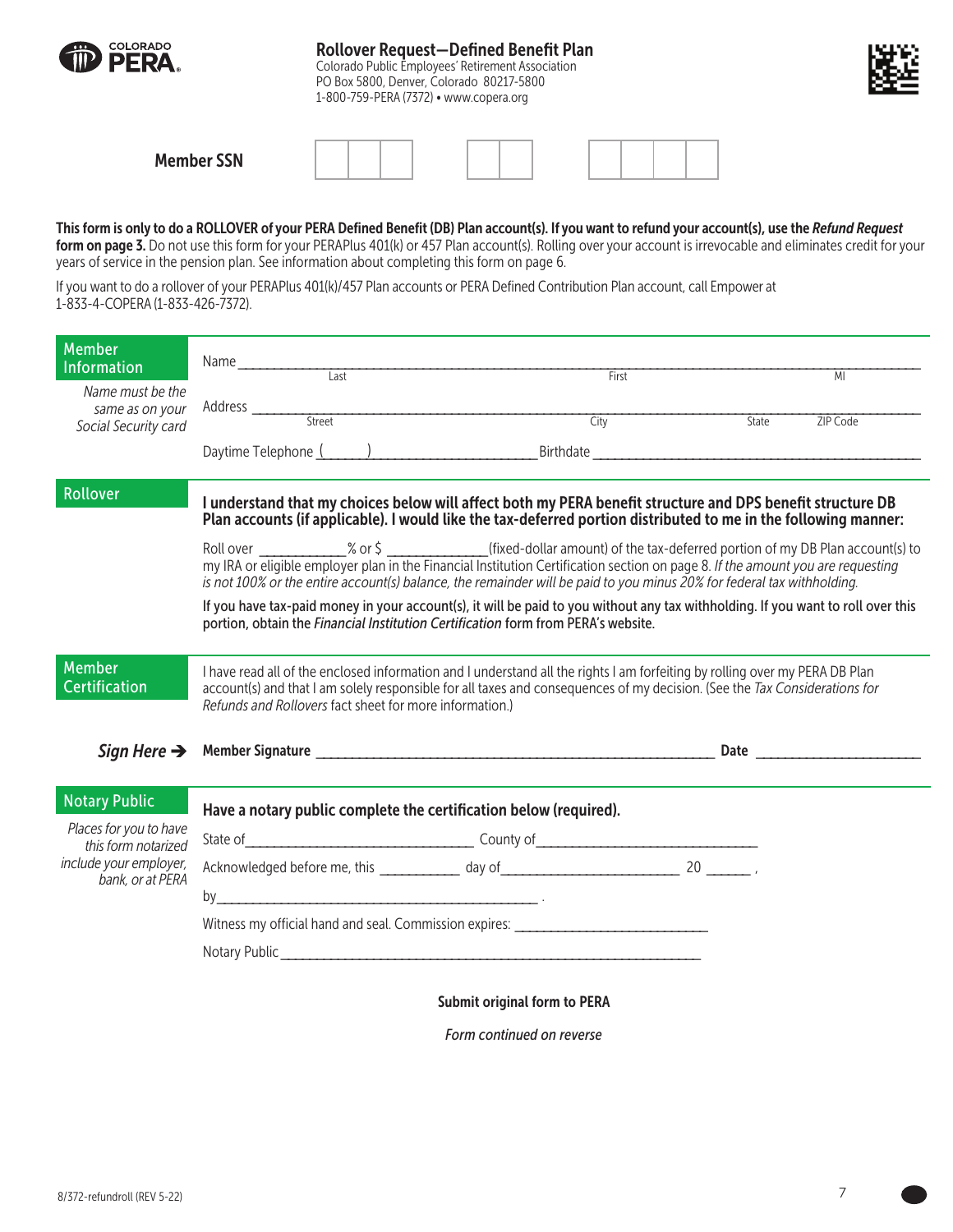

Rollover Request—Defined Benefit Plan (Page 2)

Colorado Public Employees' Retirement Association PO Box 5800, Denver, Colorado 80217-5800 1-800-759-PERA (7372) • www.copera.org

| <b>Financial</b><br><b>Institution</b><br><b>Certification</b> | Instructions: You are required to have an authorized representative from the recipient financial institution or plan<br>administrator complete and sign the information below. If you are rolling over your DB Plan account(s) to your<br>PERAPlus 401(k) or 457 Plan, certification is not required. If you have tax-paid money in your account(s) and want to<br>roll it over, obtain the Financial Institution Certification form from PERA's website. |                                     |  |                                           |       |          |  |
|----------------------------------------------------------------|-----------------------------------------------------------------------------------------------------------------------------------------------------------------------------------------------------------------------------------------------------------------------------------------------------------------------------------------------------------------------------------------------------------------------------------------------------------|-------------------------------------|--|-------------------------------------------|-------|----------|--|
| →                                                              | Member: Choose ONE plan below to have the tax-deferred portion of your DB Plan account(s) rolled into:                                                                                                                                                                                                                                                                                                                                                    |                                     |  |                                           |       |          |  |
| Member to complete                                             | $\Box$ Traditional IRA                                                                                                                                                                                                                                                                                                                                                                                                                                    | $\Box$ Roth IRA                     |  | $\Box$ Qualified Plan                     |       |          |  |
| this section<br>(check one box only)                           | $\Box$ 403(a) Annuity Plan                                                                                                                                                                                                                                                                                                                                                                                                                                | $\Box$ 403(b) Tax-Sheltered Annuity |  | $\Box$ 457(b) Governmental Plan           |       |          |  |
|                                                                | $\Box$ PERAPlus 401(k) Plan*<br>$\Box$ PERAPlus 457 Plan*<br>(You must have an existing PERAPlus 457 Plan account)                                                                                                                                                                                                                                                                                                                                        |                                     |  |                                           |       |          |  |
|                                                                | * If you choose the PERAPlus 401(k) or PERAPlus 457 Plan, you do not need certification below.                                                                                                                                                                                                                                                                                                                                                            |                                     |  |                                           |       |          |  |
| $\rightarrow$                                                  | IRA custodian or plan representative: Complete and sign the information below.                                                                                                                                                                                                                                                                                                                                                                            |                                     |  |                                           |       |          |  |
| Authorized<br>representative from                              | THIS CERTIFICATION CANNOT BE COMPLETED BY THE PERA MEMBER.                                                                                                                                                                                                                                                                                                                                                                                                |                                     |  |                                           |       |          |  |
| financial institution to                                       |                                                                                                                                                                                                                                                                                                                                                                                                                                                           |                                     |  |                                           |       |          |  |
| complete this section                                          | Our institution will accept (check one):                                                                                                                                                                                                                                                                                                                                                                                                                  |                                     |  | $\Box$ The entire tax-deferred portion or |       |          |  |
|                                                                |                                                                                                                                                                                                                                                                                                                                                                                                                                                           |                                     |  |                                           |       |          |  |
|                                                                |                                                                                                                                                                                                                                                                                                                                                                                                                                                           |                                     |  |                                           |       |          |  |
|                                                                |                                                                                                                                                                                                                                                                                                                                                                                                                                                           |                                     |  |                                           |       |          |  |
|                                                                | Street                                                                                                                                                                                                                                                                                                                                                                                                                                                    |                                     |  | City                                      | State | ZIP Code |  |
| Sign Here $\rightarrow$<br>Authorized                          |                                                                                                                                                                                                                                                                                                                                                                                                                                                           |                                     |  |                                           |       |          |  |
| representative                                                 |                                                                                                                                                                                                                                                                                                                                                                                                                                                           |                                     |  |                                           |       |          |  |
|                                                                |                                                                                                                                                                                                                                                                                                                                                                                                                                                           |                                     |  |                                           |       |          |  |
|                                                                | Telephone Number (                                                                                                                                                                                                                                                                                                                                                                                                                                        |                                     |  |                                           |       |          |  |



If you worked for a PERA employer for less than 18 months you must also complete the *Social Security Card Submission* form on page 11 or your request will not be processed.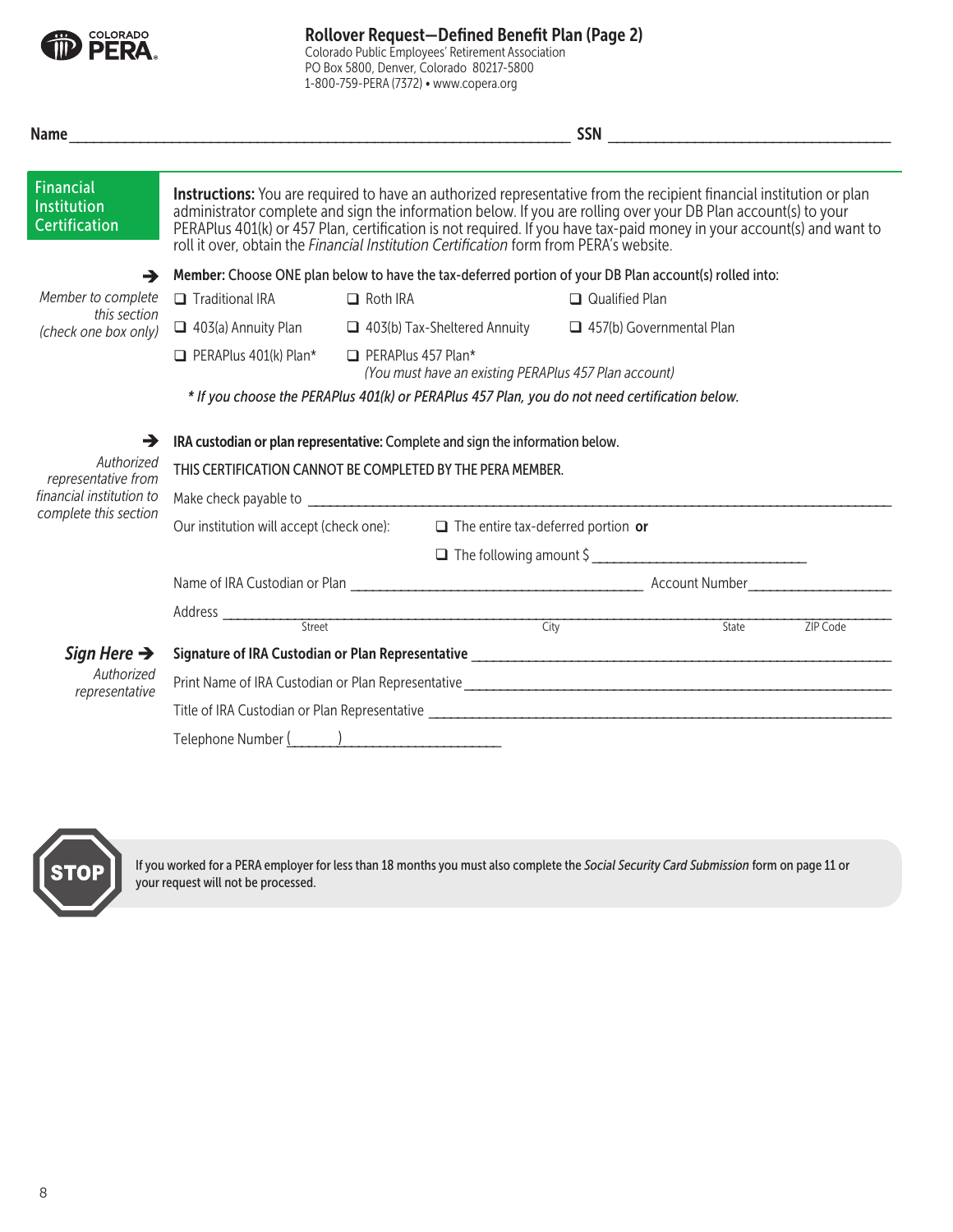# *SOCIAL SECURITY CARD SUBMISSION* **FORM**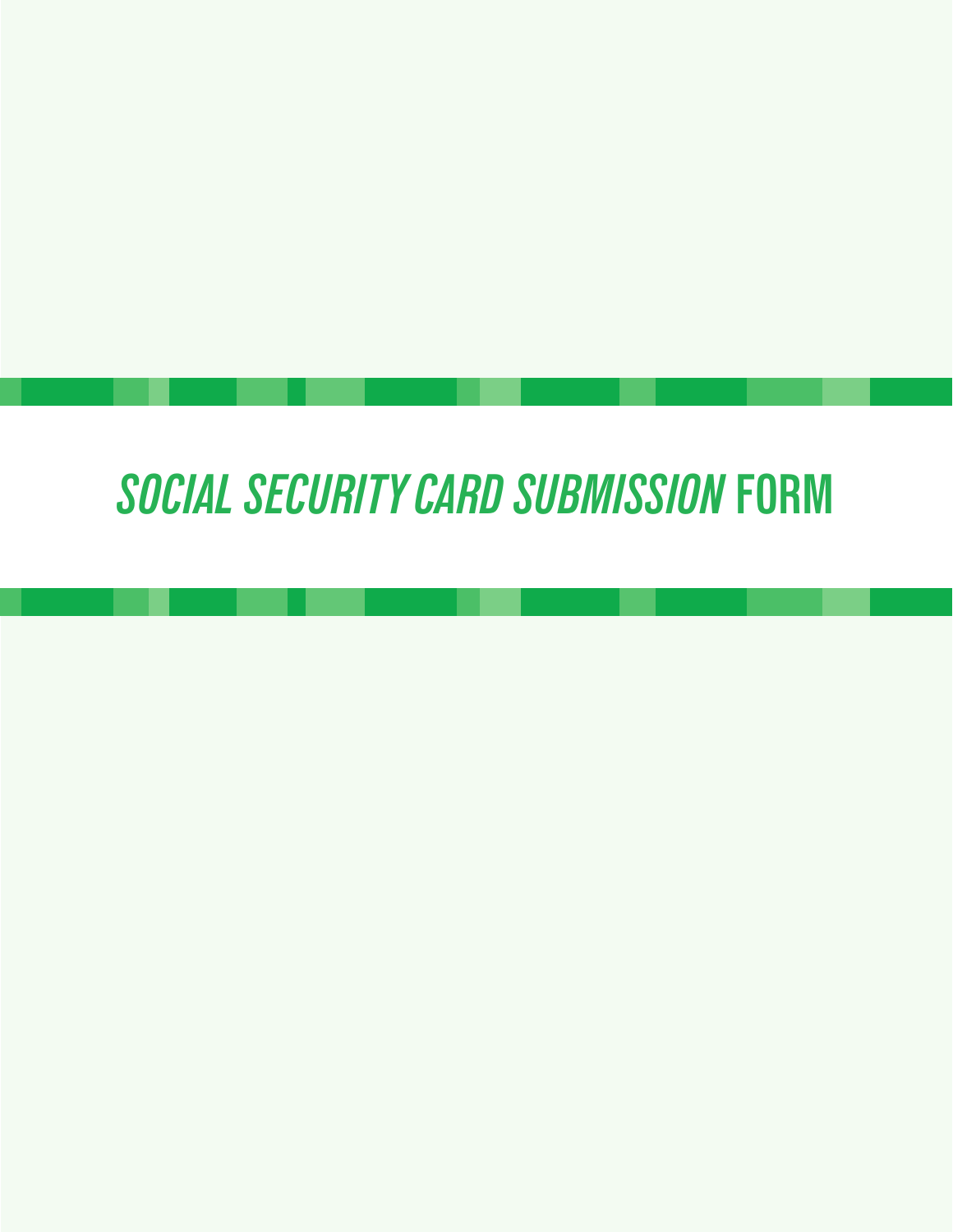## **INFORMATION ABOUT THE** *SOCIAL SECURITY CARD SUBMISSION* **FORM**

Whether you are choosing to do a rollover or refund of your DB Plan account, you must submit a copy of your Social Security card if you worked for less than 18 months for a PERA employer.

### COMPLETING THE FORM

- » Submit this form to PERA along with your *Refund Request—Defined Benefit Plan* form or *Rollover Request—Defined Benefit Plan*.
- » Do not send your original Social Security card and make sure the photocopy is legible.
- » Your Social Security card must match your current name and the name on your *Refund Request* or *Rollover Request* form.
- » If you need a new card, contact Social Security at 1-800-772-1213.